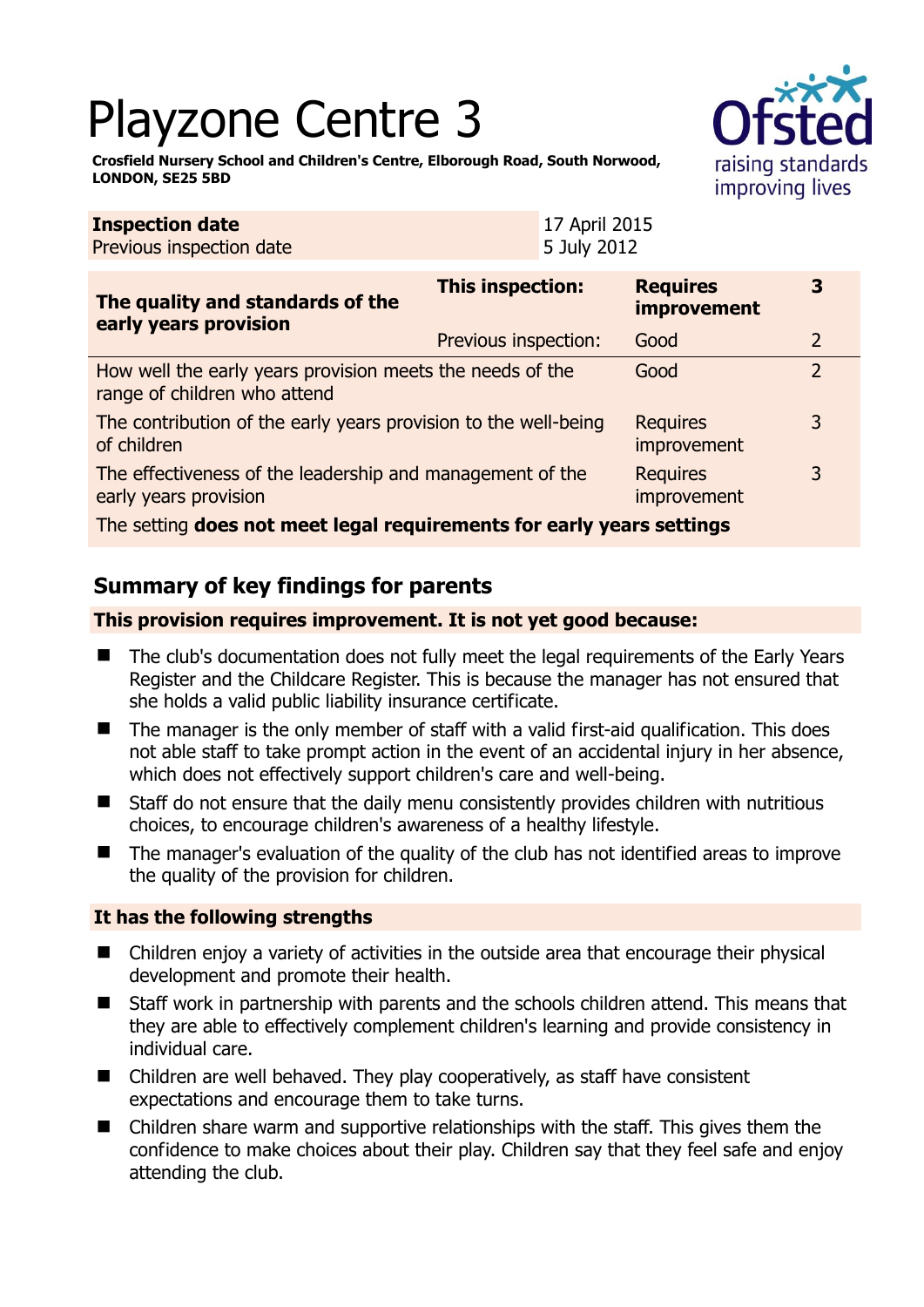# **What the setting needs to do to improve further**

#### **To meet the requirements of the Early Years Foundation Stage the provider must:**

- **E** ensure public liability insurance is obtained and maintained
- ensure that there are adequate first-aid trained staff in order to respond to accidents quickly and effectively

#### **To further improve the quality of the early years provision the provider should:**

- $\blacksquare$  revise the daily menu so it always provides children with a healthy and balanced diet
- develop the use of self-evaluation through careful monitoring of the quality of the provision and identify where improvements can be made.

#### **To meet the requirements of the Childcare Register the provider must:**

- **E** ensure you are covered by your own insurance in respect of liability, which may be incurred for death, injury, public liability, damage or other loss (compulsory part of the Childcare Register)
- $\blacksquare$  ensure you are covered by your own insurance in respect of liability, which may be incurred for death, injury, public liability, damage or other loss (compulsory part of the Childcare Register).

#### **Inspection activities**

- The inspector observed activities indoors and in the outdoor learning environment.
- The inspector spent time with the managers of the provision, and spoke to staff and children at appropriate times during the inspection.
- The inspector took account of the views of parents spoken to on the day of the inspection.
- The inspector reviewed evidence of suitability of all members of staff, their qualifications and the provider's processes for self-evaluation.
- The inspector reviewed documentation, including children's records, staff records, and a selection of policies and procedures.

### **Inspector**

Marvet Gayle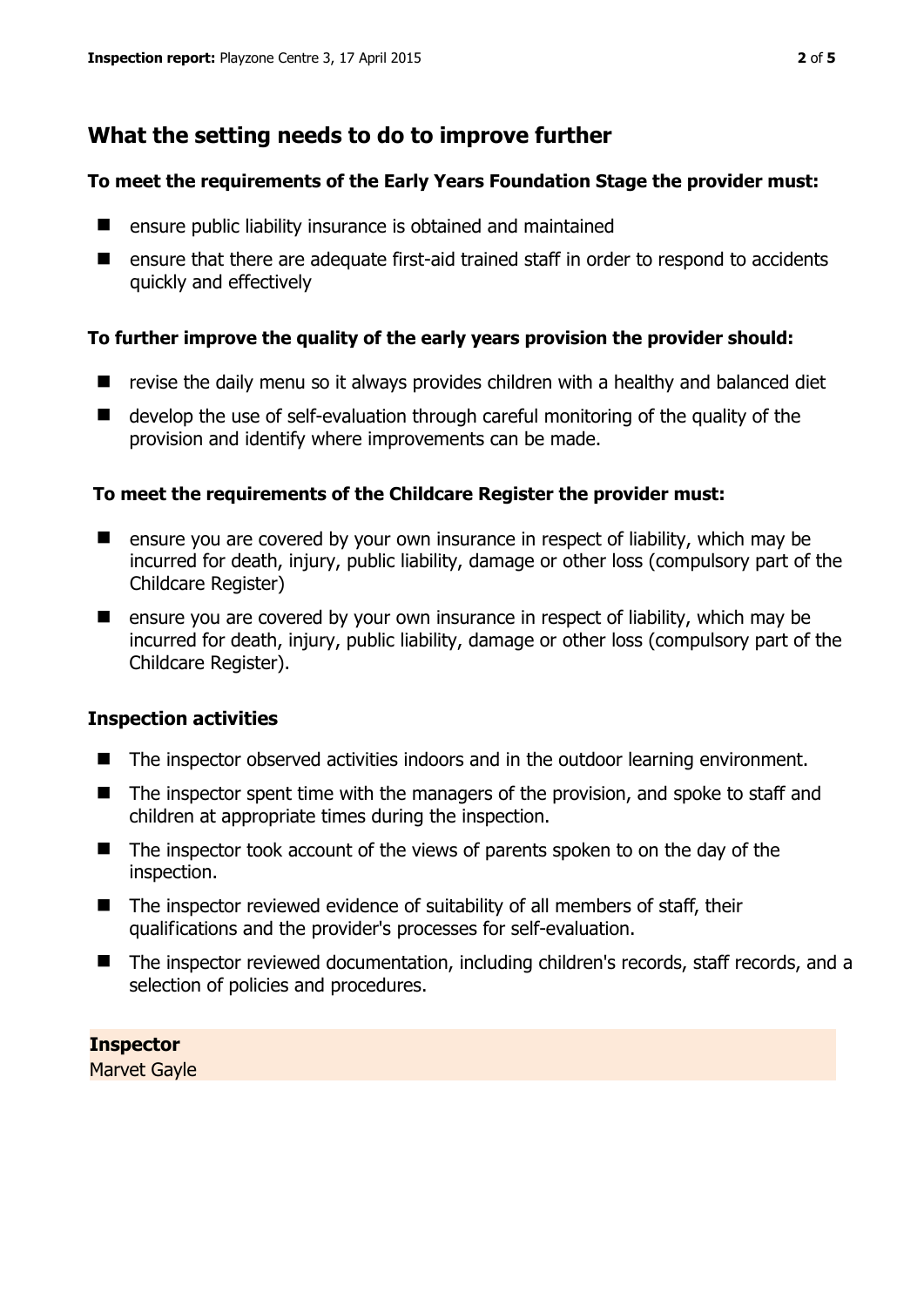## **Inspection findings**

#### **How well the early years provision meets the needs of the range of children who attend. This is good**

Staff use their knowledge and experience of childcare to plan activities that interest children and that they enjoy. For example, children showed an interest in plants growing and staff developed this through discussion to support their understanding of the world. Staff involve the children in the planning of activities by asking for their ideas. Staff support children's language skills well and engage in discussions with them about their day. Children enjoy art and craft activities. For instance, they used a variety of materials to make different pictures. Children learn about different cultural events during the year. This gives them good opportunities to see positive images of disabled people within the environment to support their understanding.

#### **The contribution of the early years provision to the well-being of children requires improvement**

Children are happy and familiar with their key person. This gives them emotional security and the confidence to make independent decisions. Staff play alongside children and support their ideas well. Staff use praise to boost children's self-esteem. As a result, children are calm and supportive of each other. Staff support children's self-help skills well. For example, children are encouraged to wash their hands independently. Teatime is a happy, social occasion and children chatter to their friends and staff about their day. However, the menu does not always provide children with healthy choices. As a result, it is not consistent in the way children are encouraged to develop healthy lifestyle. Children take part in fire drill evacuations, helping them to learn how to keep themselves safe.

#### **The effectiveness of the leadership and management of the early years provision requires improvement**

Staff have a clear understanding of their role in children protection, which helps to keep children safe. The manager carries out suitable vetting checks to ensure staff suitability. Staff assess areas used by the children to ensure that they minimise potential risks. The manager works alongside and supervises staff, mentoring the quality of teaching, interaction and children's learning and development well. Staff attend regular training, which supports their professional development and the club's continuous improvement. The manager is the only member of staff who holds a valid first-aid qualification. She was not able to explain how children having accidents or injuries would be treated if she were not available or close by. This does not support children's health and well-being effectively. The manager failed to provide valid public liability, which is a breach of requirement. The manager has addressed actions from the previous inspection. However, the self-evaluation does not prioritise areas of weakness to demonstrate sustained improvement. Parents speak positively about the club and feel that it provides a valuable service for them and their children.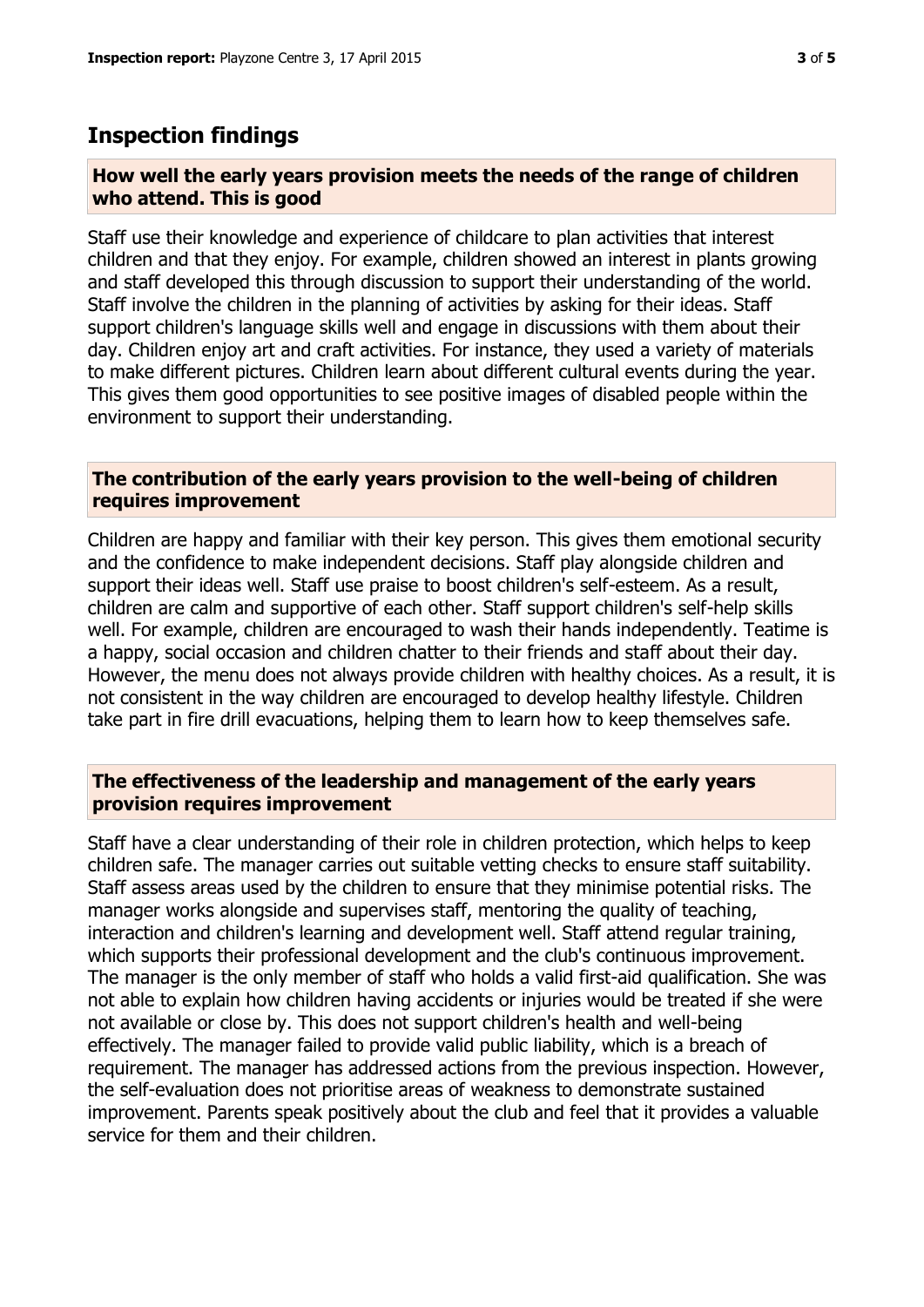## **Setting details**

| Unique reference number           | EY442694                 |
|-----------------------------------|--------------------------|
| <b>Local authority</b>            | Croydon                  |
| <b>Inspection number</b>          | 824604                   |
| <b>Type of provision</b>          | Out of school provision  |
| <b>Registration category</b>      | Childcare - Non-Domestic |
| <b>Age range of children</b>      | $3 - 8$                  |
| <b>Total number of places</b>     | 20                       |
| <b>Number of children on roll</b> | 12                       |
| <b>Name of provider</b>           | Akpene Afi Avorkliyah    |
| Date of previous inspection       | 5 July 2012              |
| <b>Telephone number</b>           | 02086547566              |

Playzone Centre 3 registered with the current provider in 2011. The setting offers after school care to children who attend the nursery and three other local schools. It is located in South Norwood, in the London Borough of Croydon. It is open Monday to Friday, between the hours of 3.30pm and 6pm, term time only. There are four members of staff employed, including the manager, two of whom hold level 3 childcare qualifications.

This inspection was carried out by Ofsted under sections 49 and 50 of the Childcare Act 2006 on the quality and standards of provision that is registered on the Early Years Register. The registered person must ensure that this provision complies with the statutory framework for children's learning, development and care, known as the Early Years Foundation Stage.

Any complaints about the inspection or the report should be made following the procedures set out in the guidance 'Complaints procedure: raising concerns and making complaints about Ofsted', which is available from Ofsted's website: www.gov.uk/government/organisations/ofsted. If you would like Ofsted to send you a copy of the guidance, please telephone 0300 123 4234, or email enquiries@ofsted.gov.uk.